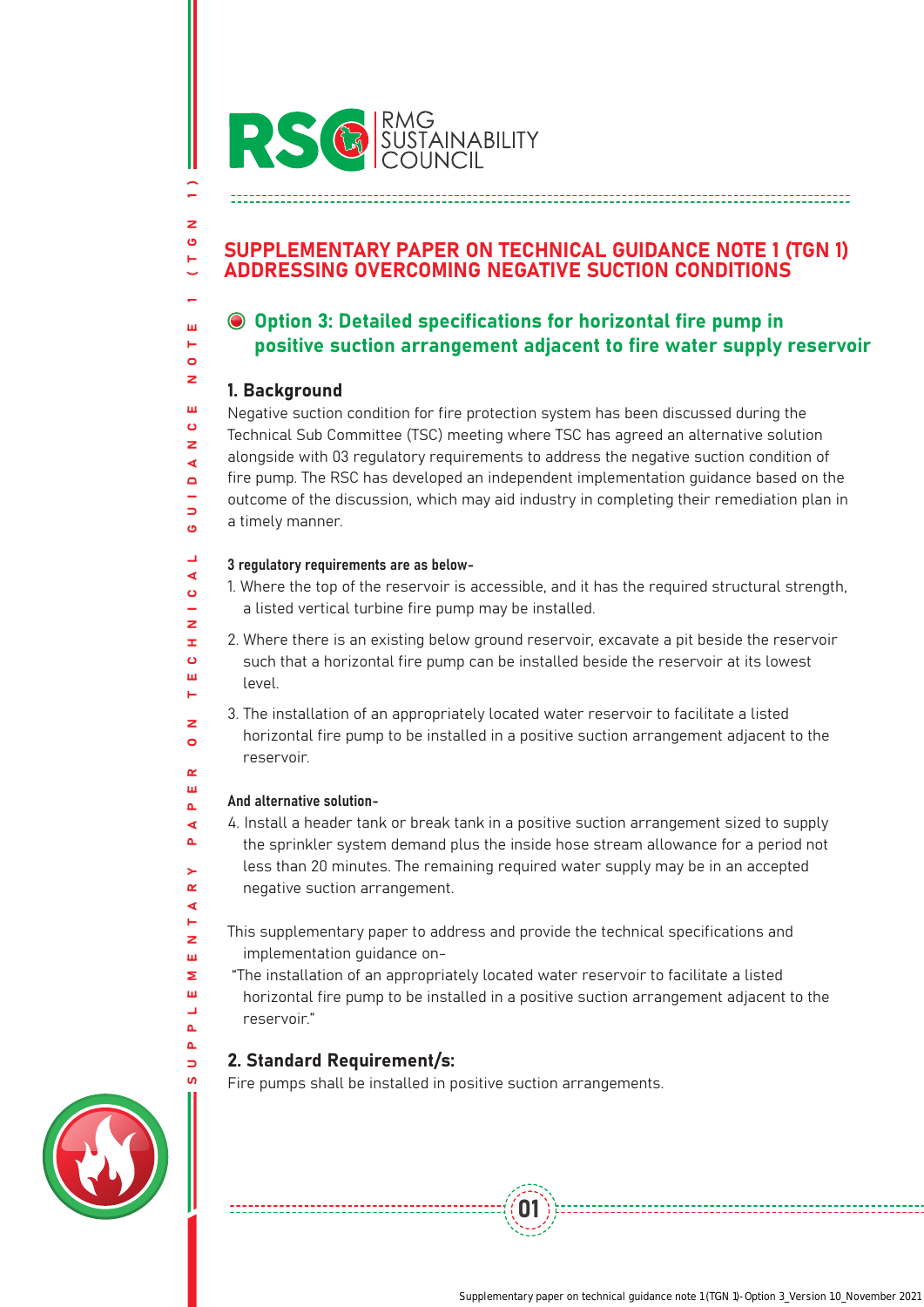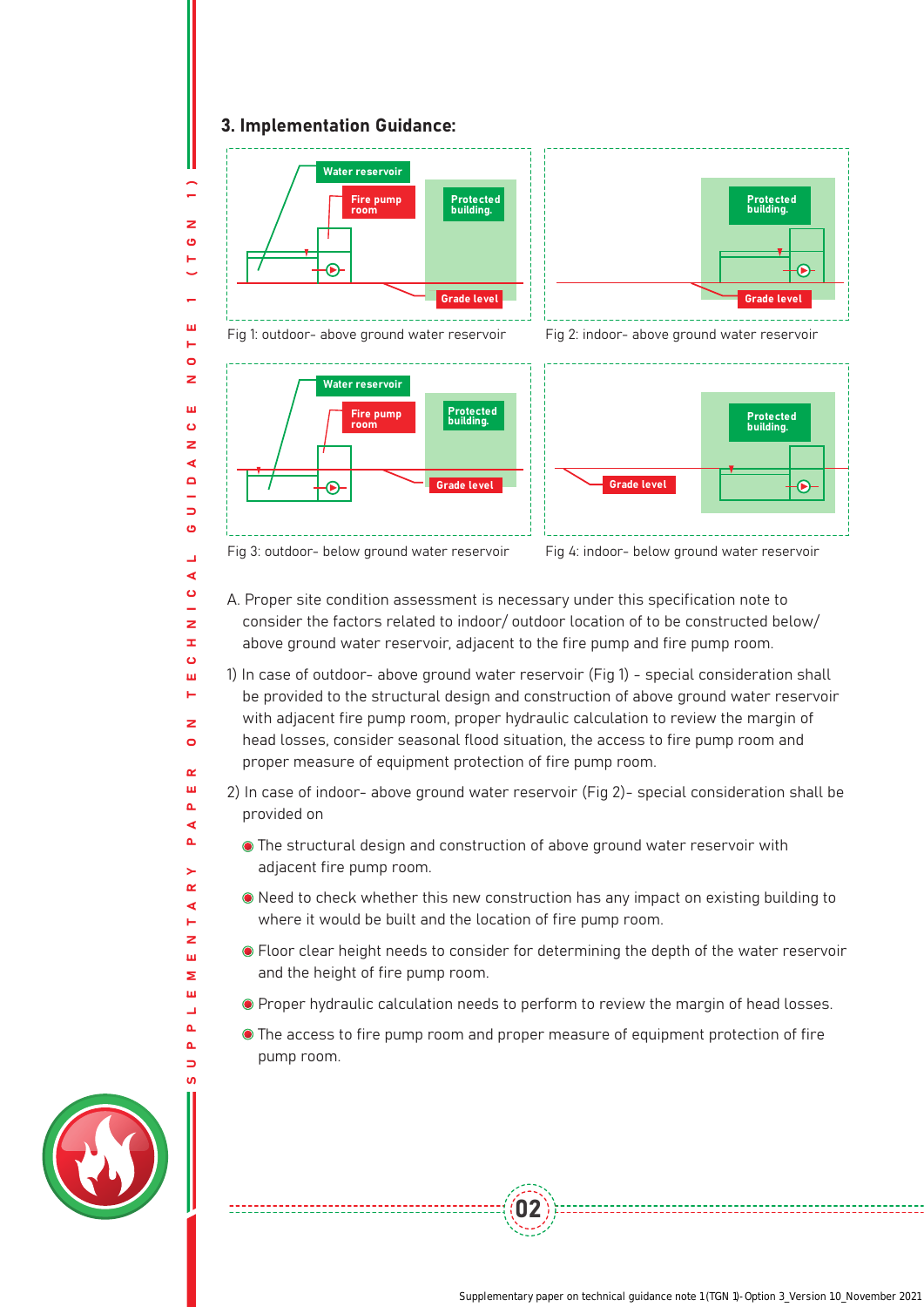3) In case of outdoor- below ground water reservoir (Fig 3)- special considerations shall be provided to the structural design and construction of below ground water reservoir with adjacent fire pump room, location of proposed fire pump room with water reservoir and the distance from the building the system would provide the support to, consider seasonal flood situation, proper hydraulic calculation needs to perform to review the margin of head losses, the access to fire pump room and proper measure of equipment protection of fire pump room.

- 4) In case of indoor- below ground water reservoir (Fig 4)- special consideration shall be provided on
	- The structural design and construction of below ground water reservoir with adjacent fire pump room.
	- Need to check whether this new construction has any impact on existing building to where it would be built and the location of fire pump room.
	- Floor clear height needs to consider for determining the height of fire pump room.
- **•** Proper hydraulic calculation needs to perform to review the margin of head losses.
- The access to fire pump room and proper measure of equipment protection of fire pump room.
- B. Determine the capacity of proposed water reservoir for above illustrated 4 cases A1, A2, A3 & A4. The requirement is to ensure minimum 60 minutes (effective) fire protection water supply duration located such that the pump is always with required positive pressure.
- C. Water reservoir depth is an important factor to be considered for performing hydraulic calculation and corresponding to maximum positive suction pressure of fire pump.
- D. Determine the standard size (length, width, and height) of fire pump room to fit all necessary equipment and adequate to accommodate-
	- 1) Clearances for installation and maintenance
- 2) Clearance for electrical equipment
- 3) Orientation of pump to suction piping
- E. Equipment protection of fire pump room including proper ventilation must be ensured according to NFPA 20 Section 4.12.
- F. Standard installation of stationary fire pump must comply to the requirement of NFPA 20.
- G. Check the proposed water reservoir design and installation to comply with the requirements of NFPA 22.
- H. Design drawing and related hydraulic calculations must be accepted and reviewed by the RSC prior to the execution of this option.
- I. The installation contractor is responsible for installation, testing & commissioning of fire protection system in accordance with NFPA 25.

03



÷,  $\geq$  $\mathbf{\hat{O}}$ н

ш н  $\bullet$ z ш  $\ddot{\mathbf{c}}$  $\overline{\mathbf{z}}$  $\blacktriangleleft$  $\Box$  $\Rightarrow$  $\bullet$  $\Box$  $\blacktriangleleft$  $\ddot{\mathbf{c}}$  $\sim$  $\overline{z}$ Œ,  $\epsilon$ ш н  $\overline{\mathbf{z}}$  $\circ$  $\sim$ ш  $\Delta$  $\blacktriangleleft$  $\Delta$  $\geq$  $\alpha$  $\blacktriangleleft$ н z ш Σ ш  $\overline{\phantom{a}}$  $\Delta$  $\Delta$  $\Rightarrow$